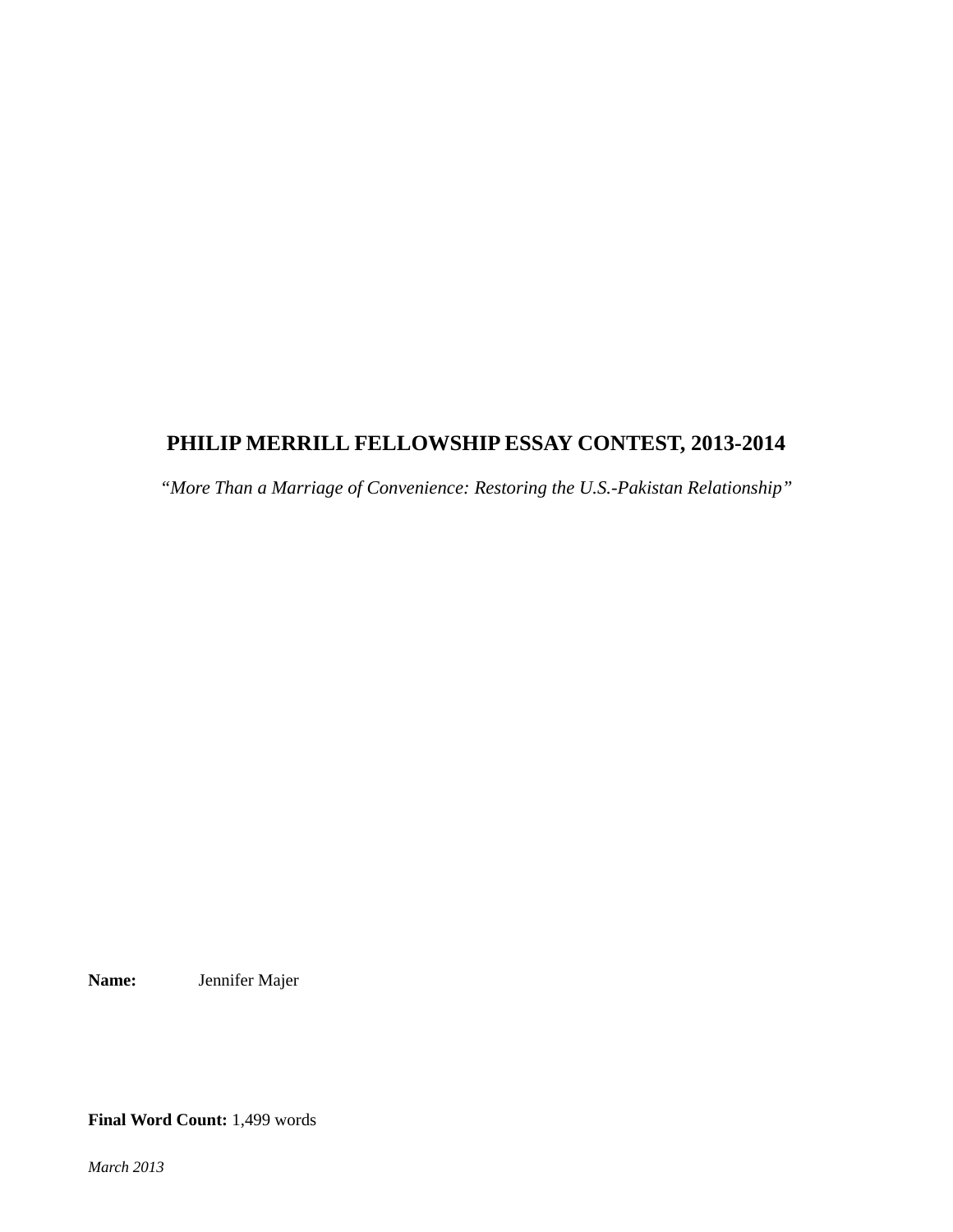## **More than a Marriage of Convenience: Restoring the U.S.-Pakistan Relationship**

 Pakistan has been described alternatively as a critical ally of the United States in the Global War on Terror and as a failing state that harbors terrorists. As the U.S. escalates its military withdrawal from neighboring Afghanistan, improving the fragile U.S.-Pakistan relationship will be a foreign policy priority in President Obama's second term. Strengthening bilateral cooperation requires traditional government-to-government diplomacy hand-in-hand with economic and people-to-people diplomacy. The U.S. can improve relations through multi-dimensional engagement with Pakistan's government and civil society that addresses issues of regional security, economics, and public relations.

 Although Pakistan is a country of strategic importance for the United States, bilateral political and security ties remain in a state of constant flux, characterized by a fundamental "trust deficit" among senior officials.<sup>1</sup> Beginning with the Soviet invasion of Afghanistan and increasingly after September 11, 2001, geostrategic goals have dominated U.S. policy considerations toward Pakistan. Since 2002, Pakistan has received roughly \$25 billion dollars in economic and military aid in return for permitting NATO overland transit to move allied troops and supplies into Afghanistan.<sup>2</sup> The Afghan war caused remnants of the Taliban to stream across the border into Pakistan's remote and fiercely independent border areas, further destabilizing an already fragile region. This gave rise to growing Islamic militarization within Pakistan from groups that include Al-Qaeda, the Afghan Taliban, and factions of the Pakistani Taliban. Over the past decade, several of these groups have carried out unprecedented terrorist attacks within Pakistan, striking both civilian and security targets.

 The tepid response to militant groups by Pakistan's government and military establishment has severely strained the U.S.-Pakistan relationship in recent years. American officials strongly suspect

<sup>1</sup> Constable, Pamela. *Playing with Fire: Pakistan at War with Itself.* New York: Random House, 2011. 245.

<sup>2</sup> Congressional Research Service, "Direct Overt U.S. Aid Appropriations and Military Reimbursements to Pakistan, FY2002-FY2013." Web. 19 Feb. 2013. <http://www.fas.org/sgp/crs/row/pakaid.pdf>.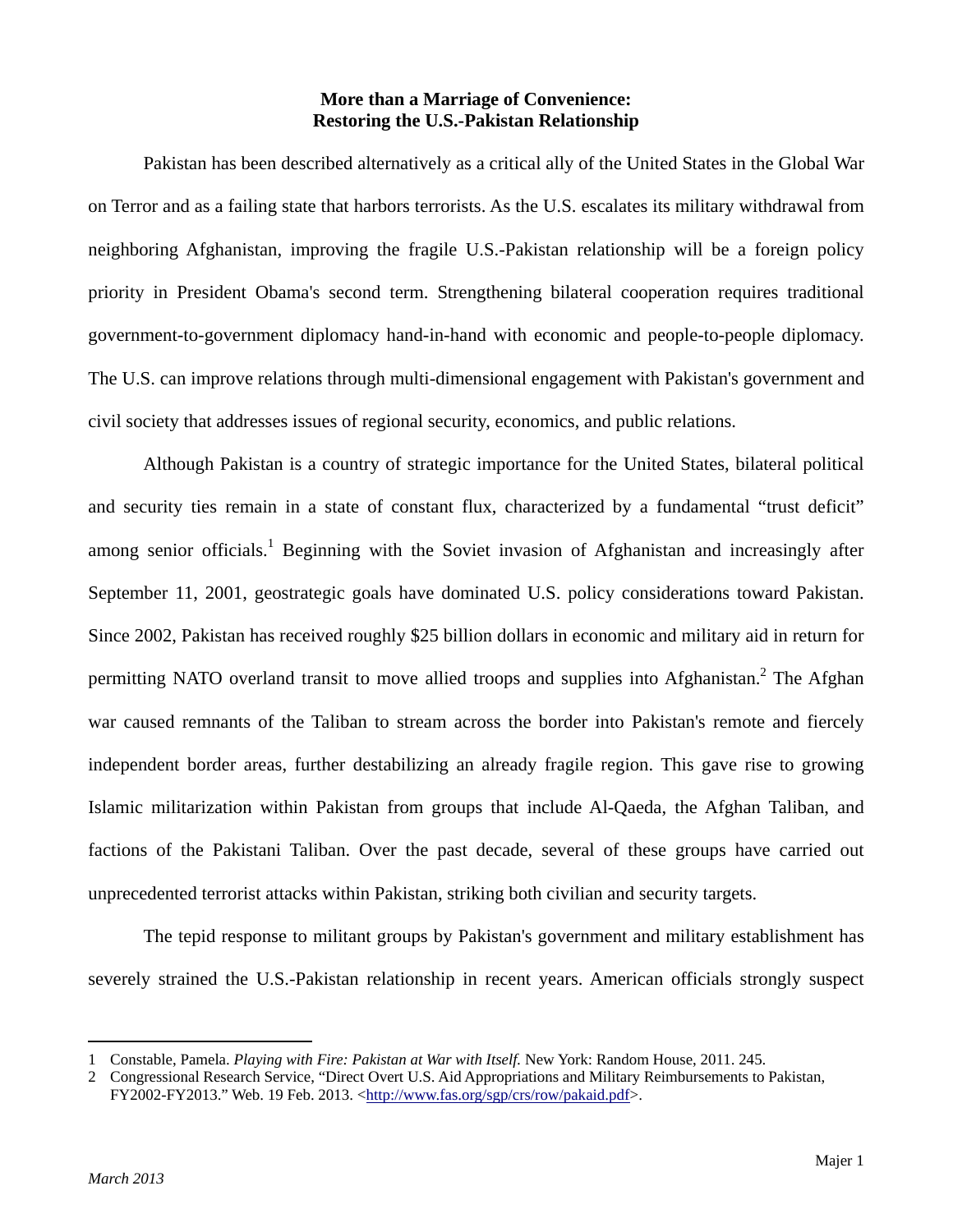Pakistan's military and Inter-Services Intelligence (ISI) agency of double-dealing, accepting money from the U.S. while covertly financing radical groups. They allege the ISI tacitly or deliberately allows militants sanctuary in the Federally Administered Tribal Areas and Khyber Pakhtunkhwa, from which insurgents launch cross-border attacks on NATO troops in Afghanistan. Lending credibility to these suspicions, the May 2011 raid that killed Osama bin Laden found the Al-Qaeda leader living comfortably near a Pakistani military training camp in Abbottabad, only 50 kilometers northeast of Islamabad. U.S.-Pakistan relations reached an all-time low following the raid, which was carried out without prior knowledge of Pakistan's government. The clandestine operation highlights the extreme mistrust with which U.S. officials view their counterparts' commitment to counterterrorism. Pakistani officials strongly dispute the characterization of their country as an unreliable ally. They assert that Pakistan has paid a high price for its support in the War on Terror, suffering billions of dollars in damage and hundreds of thousands of casualties at the hands of extremists.

 Bilateral security cooperation will remain the most critical area demanding high-ranking diplomatic engagement during President Obama's second term. With the looming NATO withdrawal from Afghanistan, Pakistan will be faced with a porous 2,000 km border with Afghanistan that is difficult for either country to defend. The U.S. and Pakistan have a mutual interest in ensuring Afghanistan is secure and politically stable. U.S. officials should prioritize strengthening the bilateral political, economic, and security relationship between Pakistan and Afghanistan. This includes facilitating agreements between the two countries on critical issues such as prisoner exchanges. Discussions must center on what military and intelligence support Pakistan and the U.S. can provide to counter a Taliban insurgency that is largely planned and carried out from Pakistani soil.

 To protect Afghanistan's and Pakistan's security in the long-term, the U.S. and Pakistan must improve their security and intelligence cooperation to undermine militants operating in the tribal areas. While pressuring Pakistan to punish intelligence leaks; prevent collusion between the ISI and the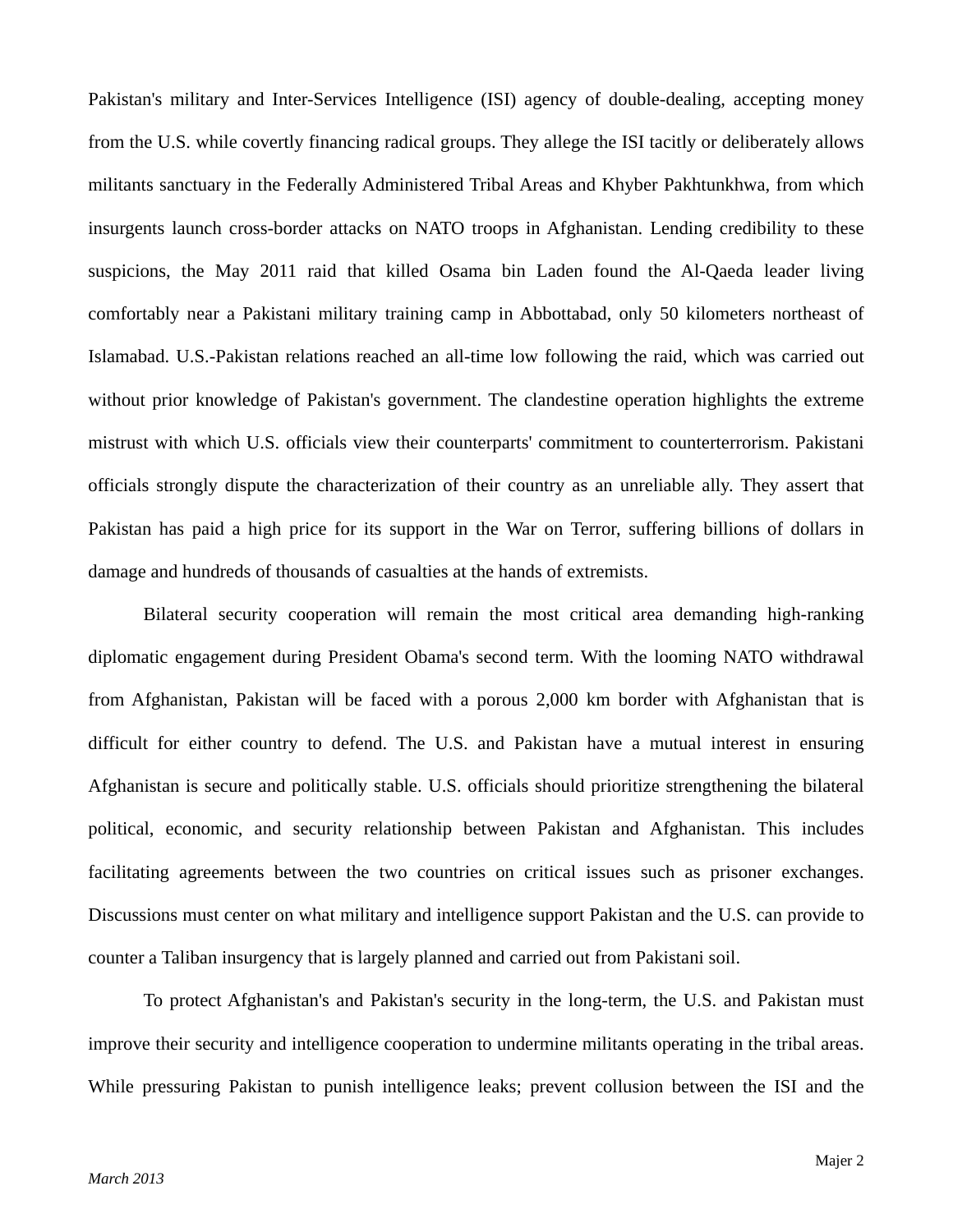Taliban; and proactively confront terrorists within its borders, U.S. officials must also strike a more conciliatory tone, acknowledging that Pakistan has made significant sacrifices in the War on Terror.<sup>3</sup> Moreover, the U.S. cannot afford to confirm Pakistan's worst fears that the U.S. will abandon Pakistan to face the possibility of an increasingly volatile security situation in Afghanistan. It is partly for this reason that Pakistan's security forces cooperate with both the United States and the Taliban, hedging their bets to safeguard against the risks of any potential outcome. U.S. officials should reassure Pakistan of their continued commitment to regional stability and maintain military contingents to work with Afghan and Pakistani counterparts.

 Discussions surrounding counterterrorism in Pakistan cannot avoid the contentious issue of U.S. drone policy. A recent New America Foundation survey found that three-quarters of all Pakistanis living in the tribal areas oppose the strikes, while a separate survey found nearly 90 percent of all Pakistanis believe U.S. drones cause too many civilian casualties.<sup>4</sup> Despite reports of the Pakistani government's tacit approval and provision of intelligence support, officials have repeatedly voiced their opposition in public. They argue that unilateral drone strikes undermine Pakistan's sovereignty, violate international law, and are counter-productive as a whole, creating more terrorists than they kill by provoking popular backlash and alienating local communities. In deliberating its policy, the Obama administration should be transparent on the legal justification for targeted killings and develop a regulatory framework to govern drone use, institute greater accountability, and minimize civilian deaths. U.S. officials should also determine ways to bring Pakistani counterparts into the decision-

<sup>3</sup> Khar, Hina Rabbani. "Pakistan Relations Beyond Security Concerns." Council on Foreign Relations. 21 September 2012. Web. 16 Feb. 2013. <http://www.cfr.org/pakistan/pakistan-relations-beyond-national-security-concerns/p29106>. This includes what the government of Pakistan estimates to be between \$75 and \$100 billion of dollars in damage and 40,000 civilian and military casualties.

<sup>4</sup> Qazi, Shehzad. "US-Pakistan Relations: Common and Clashing Interests." World Affairs Journal. Web. 23 Feb. 2013. <http://www.worldaffairsjournal.org/print/15631>. 4.

According to the most reliable estimate by The Bureau of Investigative Journalism, civilian casualties could range from 474 to 881 during the period from June 2004 to September 2012.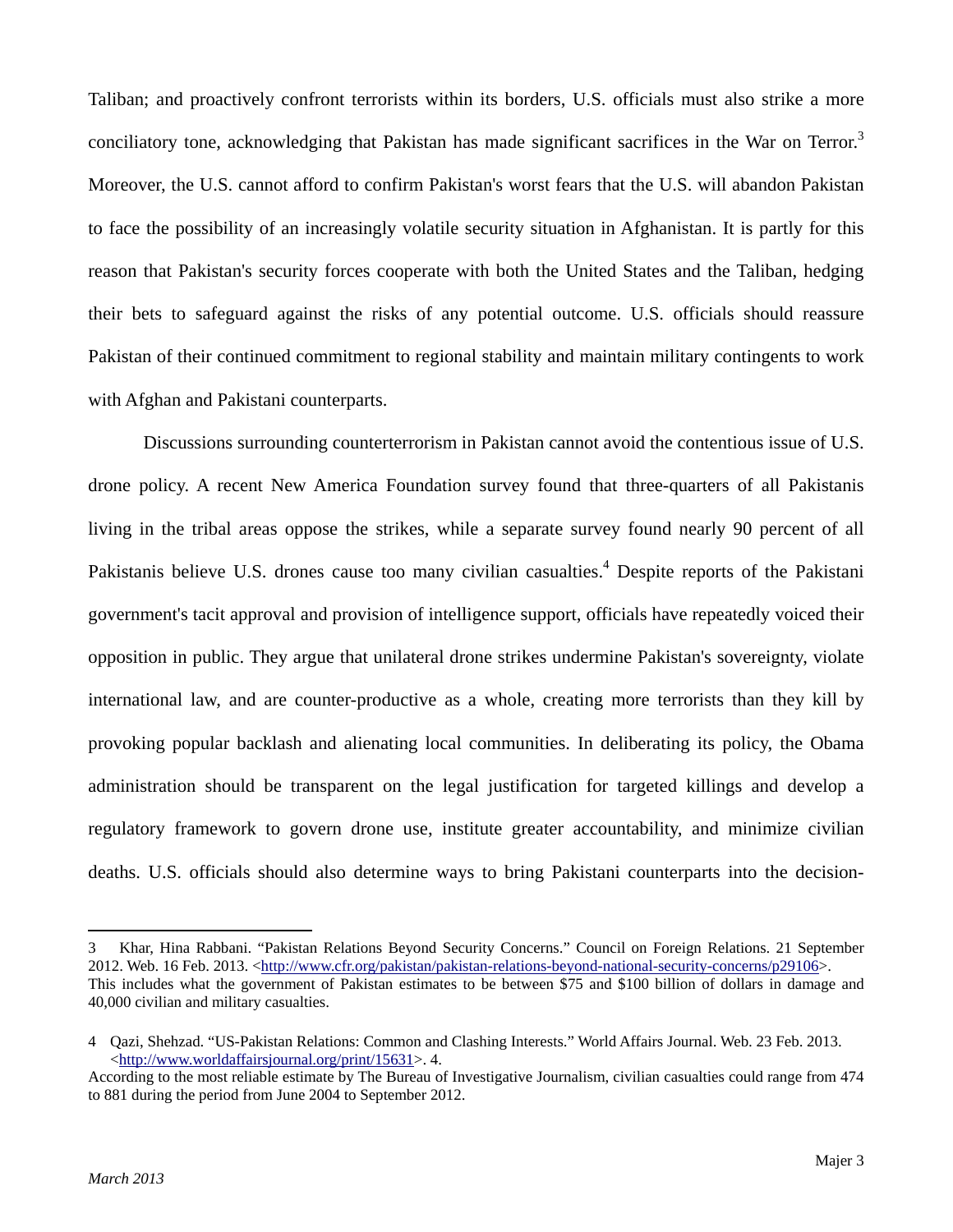making process regarding the use of drones. A more collaborative approach to security will help rebuild confidence between the two countries.

 Increasingly in Obama's second term, diplomats must also re-orient the bilateral relationship from a purely "transactional" and security-based relationship to more holistic engagement that supports Pakistan's development and improves public perceptions of the United States.<sup>5</sup> To this end, a promising opportunity for U.S.-Pakistan cooperation is in the area of economic relations. Alongside increased security cooperation, diplomats can strengthen the bilateral relationship through stronger economic and trade ties. The administration should move forward on bilateral free trade agreements, removing barriers to Pakistani textiles and agricultural products. Improving Pakistan's economy by strengthening economic relations will put Pakistan on the path to stability, reducing employment pressures that often become a catalyst for youth to join extremist groups.

 One issue that will dominate discussions is regional economic integration through the so-called "New Silk Road" initiative. The U.S. and Pakistan both have a large and potentially mutually reinforcing stake in the outcome of these trade, energy, and logistical relationships among the countries of Afghanistan, Pakistan, India, Iran, and China. Energy routes that avoid the use of Iran's Chabahar port (potentially substituting it with Pakistan's Gwadar port) will advance U.S. geostrategic and energy interests. Likewise, trade and pipeline routes that incorporate Pakistan – such as the Turkmenistan-Afghanistan-Pakistan-India (TAPI) pipeline – will also support the country's economic development by encouraging the growth of industries along value chains and providing a source of additional tax revenue. The U.S. should determine how best to support Pakistan's stake in the New Silk Road, pursuing an outcome that simultaneously aligns with U.S. interests. Solutions must balance the U.S. relationship with India, strategic concerns regarding Iran and China, and security and development objectives in Afghanistan.

<sup>5</sup> Qazi 5.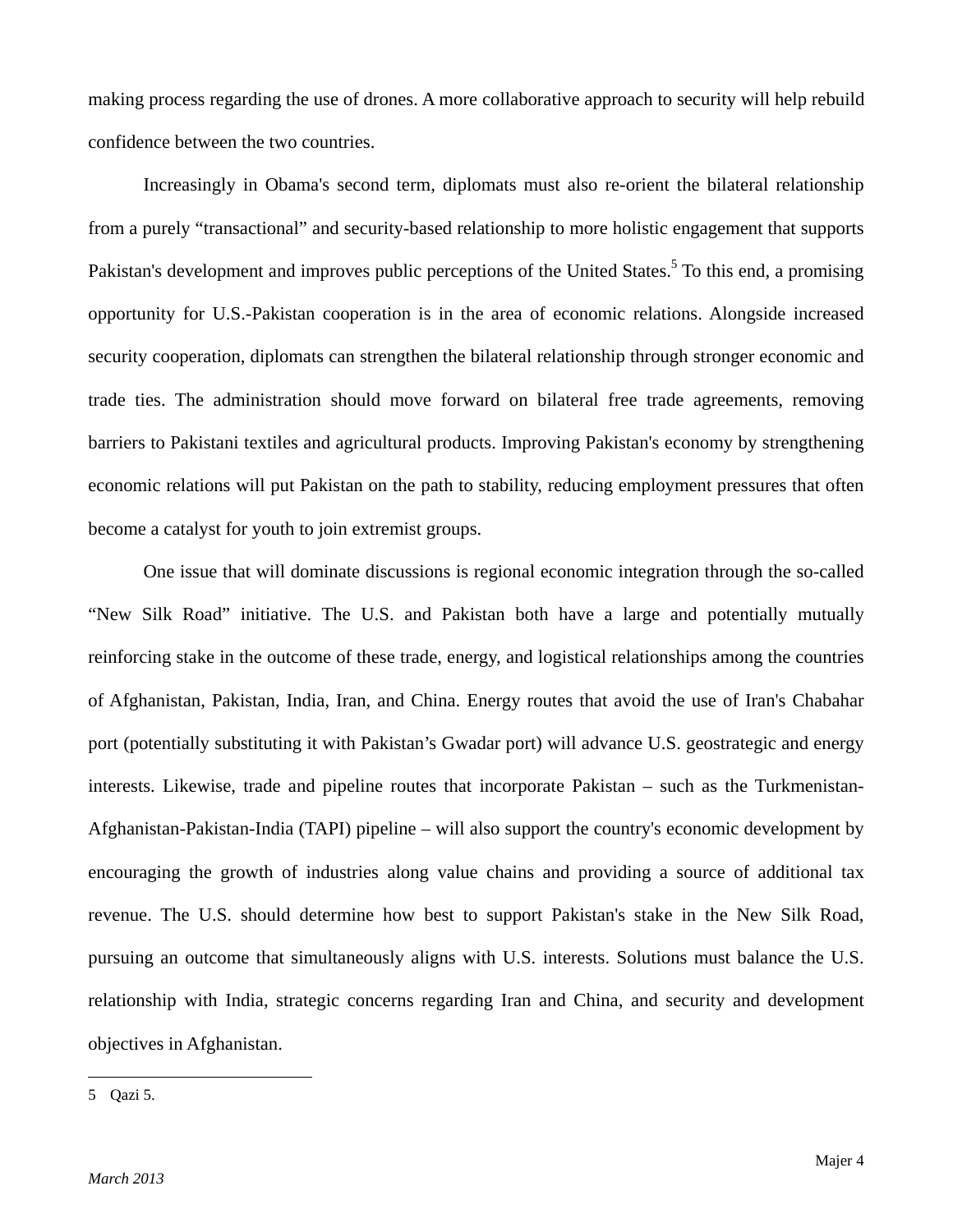The third major area for diplomatic engagement is improving Pakistanis' perceptions of the United States. According to a 2010 Pew Research Poll, only 17 percent of Pakistanis hold a favorable view of the United States, and 60 percent view the U.S. as an enemy of their country.<sup>6</sup> This underscores the profound set of challenges confronting the U.S. relationship with Pakistan, a fragile country where domestic politics is a key driver of government policy. While the population remains overwhelmingly mistrustful of American intentions, the government is limited in its ability to seek a conciliatory middle ground with respect to drones and counterterrorism cooperation.

 The cornerstone of strengthening the U.S.-Pakistan relationship is improving people-to-people relations through public diplomacy and local outreach. Discussions could center on issuing more educational visas for students to study in the United States; using public forums for U.S. officials to communicate with civil society; investing in Pakistan's education sector; and implementing cultural and educational exchange programs. Resolving the contentious issue of non-military foreign aid should top the agenda of U.S. deliberations on Pakistan. Increased development assistance in areas such as livelihoods and financial services can greatly improve public perceptions of U.S. commitment to Pakistan. For it to be an effective foreign policy tool, aid must also be accompanied by comprehensive outreach efforts that communicate the activities and impact of U.S. assistance.<sup>7</sup> Holistic American engagement in Pakistan that leverages public diplomacy will expand the nature of the bilateral relationship beyond merely the support of Pakistan's government to include its constituents. Building popular domestic support will cement a far more stable relationship in the long run.

 Strengthening U.S.-Pakistan cooperation requires diplomats and senior officials to address controversial security issues surrounding the Afghan insurgency, militants operating in Pakistan, and an

<sup>6</sup> Constable, Pamela. *Playing with Fire: Pakistan at War with Itself.* New York: Random House, 2011. 239.

<sup>7</sup> Despite Pakistan being one of the largest annual recipients of U.S. foreign aid, the impact is not always felt or perceived positively by those on the ground. As cited in the International Crisis Group's 2012 report, "Aid and Conflict in Pakistan," the volatility of U.S. aid – combined with the dominance of military aid – fuels public suspicion that the U.S. only values Pakistan for its geostrategic benefit and uses foreign assistance to coerce Pakistan to join in the War on Terror.